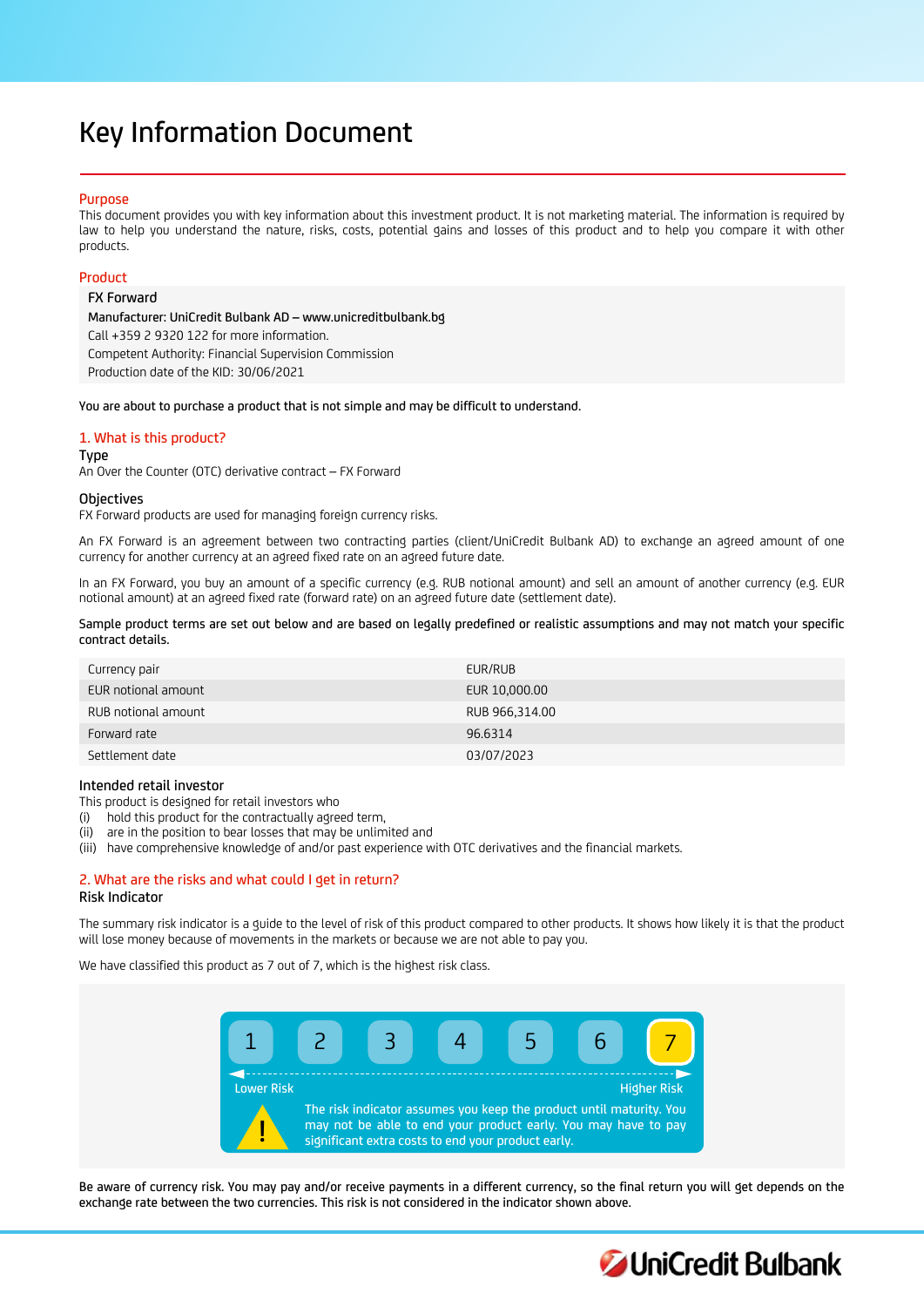In some circumstances you may be required to make payments to pay for losses. The total loss you may incur may be significant.

This product does not include any protection from future market performance so you could incur significant losses.

#### Performance Scenarios

Market developments in the future cannot be accurately predicted. The scenarios shown are only an indication of some of the possible outcomes based on recent returns. Actual returns could be lower.

#### Notional amount EUR 10,000

| Scenarios             |                                            | 1 Year            | 2 Years<br>(Recommended<br>holding period) |
|-----------------------|--------------------------------------------|-------------------|--------------------------------------------|
| Stress scenario       | What you might get back or pay after costs | <b>EUR -2.388</b> | EUR-2.310                                  |
|                       | Average return/loss each year              | $-23.88%$         | $-12.31%$                                  |
| Unfavourable scenario | What you might get back or pay after costs | <b>EUR -559</b>   | <b>EUR-1.025</b>                           |
|                       | Average return/loss each year              | $-5.59%$          | $-5.26%$                                   |
| Moderate scenario     | What you might get back or pay after costs | <b>EUR 1.106</b>  | <b>EUR 1.343</b>                           |
|                       | Average return/loss each year              | 11.06%            | 6.50%                                      |
|                       | What you might get back or pay after costs | <b>EUR 2.742</b>  | <b>EUR 4.258</b>                           |
| Favourable scenario   | Average return/loss each year              | 27.42%            | 19.41%                                     |

This table shows the money you could get back or pay over the next 2 years, under different scenarios, assuming a notional amount of EUR 10,000. The scenarios shown illustrate how your investment could perform. You can compare them with scenarios of other products.

The scenarios presented are an estimate of future performance based on evidence from the past on how the value of this investment varies, and are not an exact indicator. What you get or pay will vary depending on how the market performs and how long you keep the product.

The stress scenario shows what you might get back or pay in extreme market circumstances, and it does not take into account the situation where we are not able to pay you.

The figures shown include all the costs of the product itself, but may not include all the costs that you pay to distributor. The figures do not take into account your personal tax situation, which may also affect how much you get back or pay.

#### 3. What happens if UniCredit Bulbank AD is unable to pay out?

Counterparties of derivative transactions are exposed to the risk that UniCredit Bulbank AD becomes unable to discharge its obligations under the transaction, for example in the case of an insolvency (inability to pay or overindebtedness) or in the case resolution measures are taken by an authority against the credit institution. Such a decision to take resolution measures can, for example, be taken if the assets of the institution are less than its liabilities, where it is unable or will, in the near future, be unable to pay its debts or other liabilities as they fall due, or where it requires extraordinary public financial support. Where resolution measures are taken, the competent resolution authority can decide on an early termination of the derivative transaction. In the case such early termination results in a claim of the counterparty against the credit institution, the decision of the resolution authority can lead to a partial or complete reduction of the principal amount of this claim or in a conversion of this claim in to equity (shares or other types of equity).

If UniCredit Bulbank AD does not fulfil its obligations connected with the product or is unable to pay, you can lose part of or the full payout or can suffer an unlimited loss. This product is not protected by any deposit guarantee scheme, legal or otherwise, or any other type of guarantee.

#### 4. What are the costs?

The Reduction in Yield (RIY) shows what impact the total costs you pay will have on the performance of the product. The total costs take into account one-off, ongoing and incidental costs.

The amounts shown here are the cumulative costs of the product itself for the recommended holding period. The figures assume a notional amount of EUR 10,000. The figures are estimates and may change in the future.

### Costs over time

The person selling you this product may charge you other costs. If so, this person will provide you with information about these costs, and show you the impact that all costs will have on your investment over time. The following table is based on the recommended holding period which is equal to the contractually agreed term.